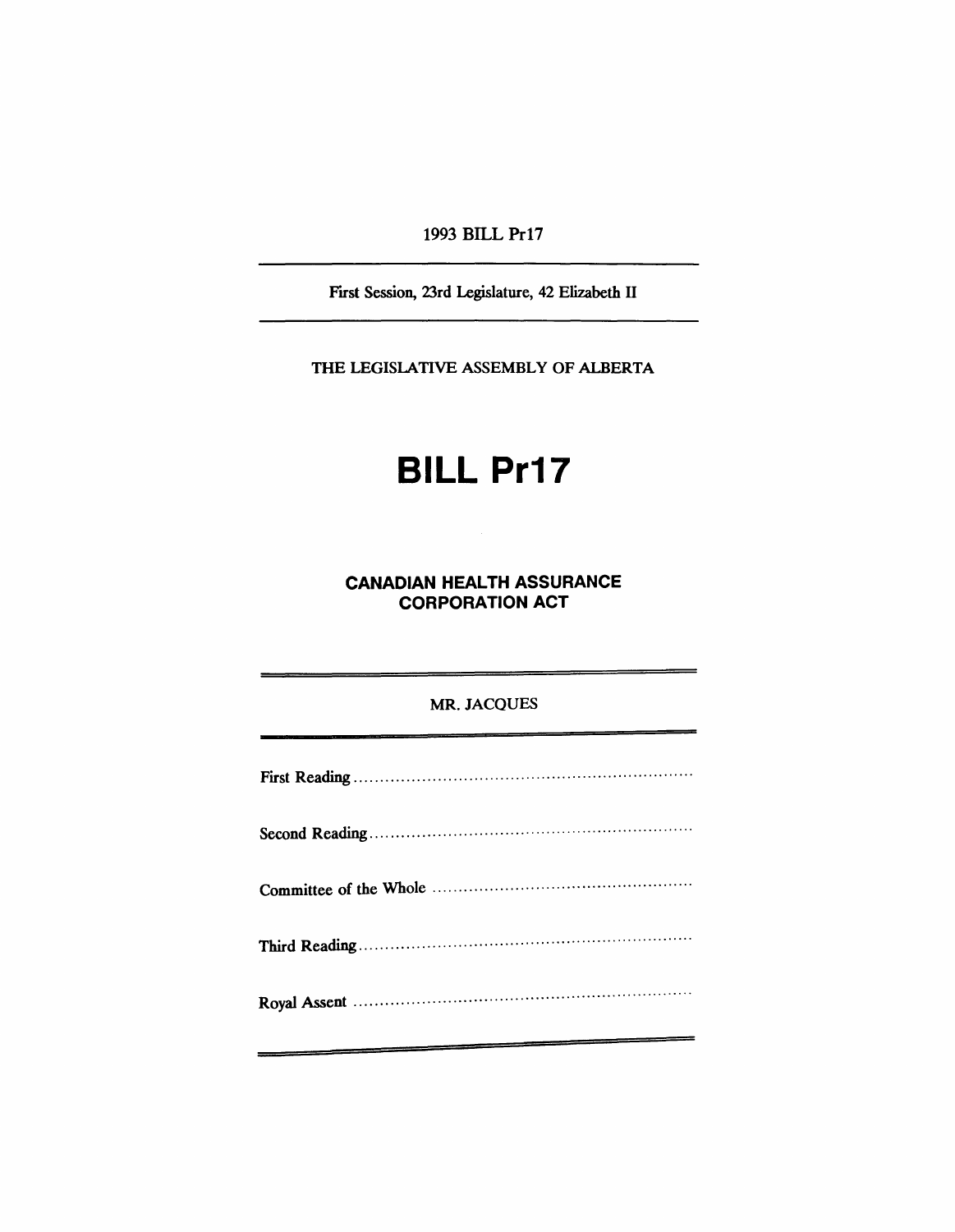Bill Pr17 *Mr. Jacques*

## **BILL Pr17**

#### 1993

### **CANADIAN HEALTH ASSURANCE CORPORATION ACT**

*(Assented to* , 1993)

WHEREAS the persons hereinafter named have by their petition prayed that it be enacted as hereinafter set forth, and it is expedient to grant the prayer of the petition;

HER MAJESTY, by and with the advice and consent of the Legislative Assembly of Alberta, enacts as follows:

Incorporation 1 Dwight I. Bliss, solicitor resident in the City of Edmonton, and Gerald D. Chipeur, solicitor resident in the City of Edmonton, together with such persons as become shareholders in the corporation, are incorporated under the name Canadian Health Assurance Corporation, hereinafter called "the corporation".

Directors 2 The persons named in section 1 shall be the initial directors of the corporation.

Capital Stock

- 3(1) The capital stock of the corporation shall be \$1000 000, or such other amount which is not inconsistent with the *Insurance Act,* but may not exceed \$100 000 000.
- (2) The amount to be subscribed before the fIrst general meeting for the election of directors, if called, shall be \$1 000 000 or such other amount as may be designated by the directors.